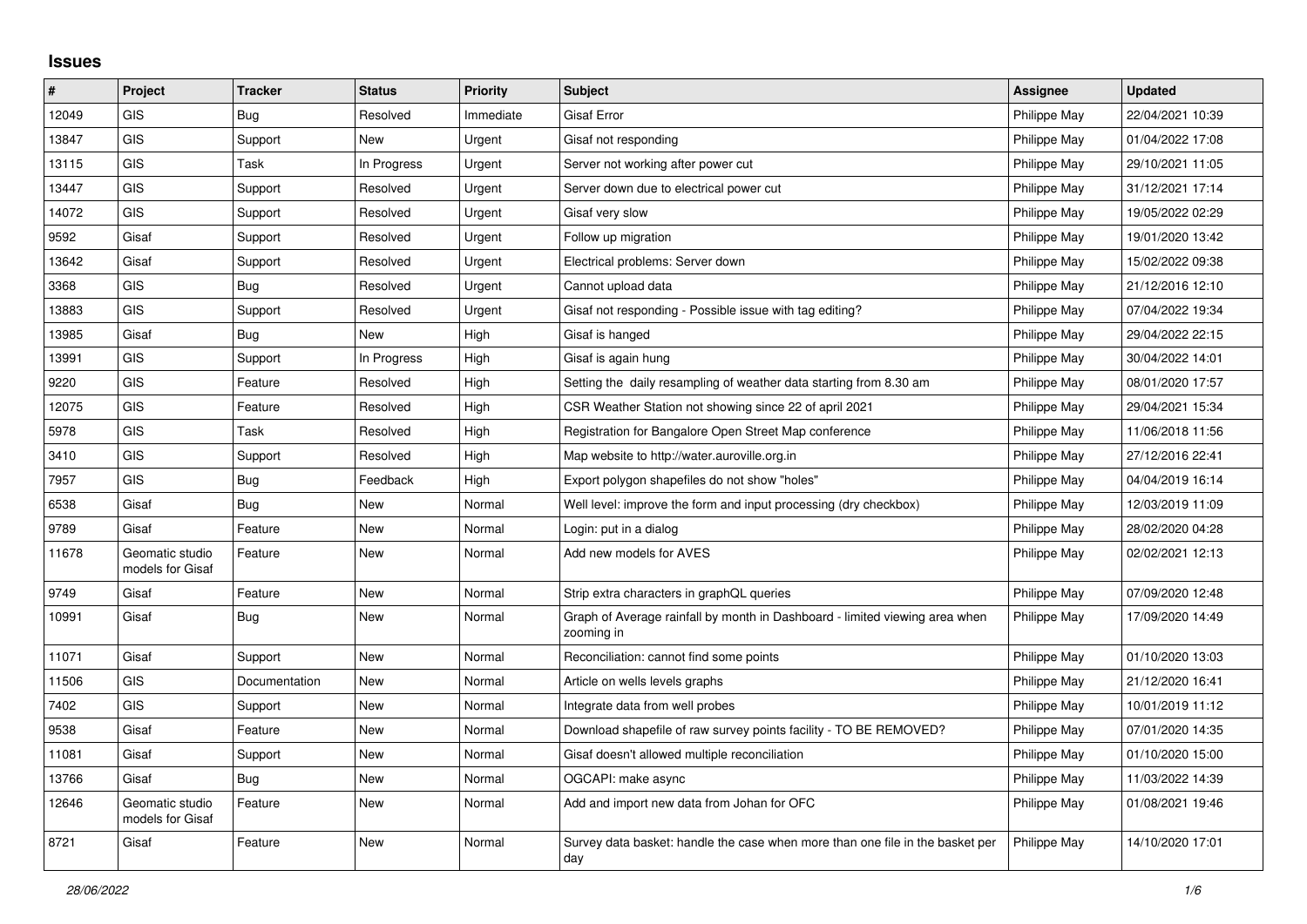| $\sharp$ | Project    | <b>Tracker</b> | <b>Status</b> | Priority | <b>Subject</b>                                                                                               | <b>Assignee</b> | <b>Updated</b>   |
|----------|------------|----------------|---------------|----------|--------------------------------------------------------------------------------------------------------------|-----------------|------------------|
| 7853     | <b>GIS</b> | Support        | New           | Normal   | Install OpenDroneMap and WebODM                                                                              | Philippe May    | 09/05/2019 15:57 |
| 9483     | Gisaf      | Support        | New           | Normal   | Performance: writing gpkg is slower than shapefiles                                                          | Philippe May    | 08/01/2020 11:15 |
| 10214    | Gisaf      | Support        | New           | Normal   | <b>Multiple Reconciliations</b>                                                                              | Philippe May    | 27/05/2020 16:12 |
| 10140    | Gisaf      | <b>Bug</b>     | New           | Normal   | Admin: sort out manager role                                                                                 | Philippe May    | 19/05/2020 19:22 |
| 10862    | <b>GIS</b> | Bug            | New           | Normal   | Fix the issues resulted from import point bug                                                                | Philippe May    | 05/09/2020 15:11 |
| 12051    | <b>GIS</b> | Support        | New           | Normal   | Update pgadmin                                                                                               | Philippe May    | 22/04/2021 12:57 |
| 11486    | GIS        | Feature        | New           | Normal   | Button Labels for wells details                                                                              | Philippe May    | 21/12/2020 10:26 |
| 13901    | GIS        | <b>Bug</b>     | New           | Normal   | Map: style of the category with status 'E' is always applied                                                 | Philippe May    | 12/04/2022 11:01 |
| 9603     | Gisaf      | <b>Bug</b>     | New           | Normal   | Map: clean memory after removing layer                                                                       | Philippe May    | 20/01/2020 13:05 |
| 11898    | GIS        | Support        | New           | Normal   | Add Aurogreen Weather Station                                                                                | Philippe May    | 17/03/2021 12:10 |
| 10364    | Gisaf      | Support        | New           | Normal   | Reconcile the reconciliations                                                                                | Philippe May    | 17/06/2020 17:27 |
| 13203    | GIS        | Support        | In Progress   | Normal   | Redis server: fix warning relarted to memory allocation                                                      | Philippe May    | 12/11/2021 13:03 |
| 10291    | GIS        | Support        | In Progress   | Normal   | Vacuum DB at reboot                                                                                          | Philippe May    | 29/10/2021 11:44 |
| 7120     | GIS        | Support        | In Progress   | Normal   | High CPU usage on the server (dom0)                                                                          | Philippe May    | 26/02/2019 13:10 |
| 7584     | Gisaf      | <b>Bug</b>     | In Progress   | Normal   | Error with large integers (graphql)                                                                          | Philippe May    | 20/09/2019 10:52 |
| 12867    | GIS        | Support        | In Progress   | Normal   | Upgrade server (all virtual machines) to Debian bullseye                                                     | Philippe May    | 25/10/2021 17:34 |
| 7161     | GIS        | Support        | In Progress   | Normal   | Setup remote backup                                                                                          | Philippe May    | 19/12/2018 10:14 |
| 10289    | Gisaf      | Bug            | Resolved      | Normal   | New basket: cannot import raingauge Excel sheet                                                              | Philippe May    | 11/06/2020 12:17 |
| 10439    | Gisaf      | Bug            | Resolved      | Normal   | Reconciliation: use categories instead of layers                                                             | Philippe May    | 27/06/2020 05:21 |
| 10331    | Gisaf      | Feature        | Resolved      | Normal   | Reconciliation: sort layer by alphabetical order                                                             | Philippe May    | 12/06/2020 17:45 |
| 10536    | Gisaf      | Feature        | Resolved      | Normal   | Migrate PlottableModel.Actions.download csv value to plugins                                                 | Philippe May    | 15/07/2020 15:07 |
| 10539    | Gisaf      | Bug            | Resolved      | Normal   | New basket admin: the metadata (surveyor, etc) aren't populated from raw<br>points when importing shapefiles | Philippe May    | 15/07/2020 15:02 |
| 10728    | Gisaf      | Bug            | Resolved      | Normal   | Cannot download CSV for values                                                                               | Philippe May    | 03/08/2020 15:49 |
| 10920    | Gisaf      | Feature        | Resolved      | Normal   | Add option to display labels on the map                                                                      | Philippe May    | 07/09/2020 11:54 |
| 10732    | Gisaf      | Bug            | Resolved      | Normal   | Wind Speed unit                                                                                              | Philippe May    | 04/08/2020 16:52 |
| 10741    | Gisaf      | Feature        | Resolved      | Normal   | Add a way for changing status of a feature, given its original id                                            | Philippe May    | 16/09/2020 17:35 |
| 10740    | Gisaf      | Bug            | Resolved      | Normal   | Change status: issue with projection system                                                                  | Philippe May    | 17/09/2020 14:34 |
| 10569    | Gisaf      | Feature        | Resolved      | Normal   | Well Masterfile/Repository                                                                                   | Philippe May    | 19/12/2020 17:10 |
| 10948    | Gisaf      | Feature        | Resolved      | Normal   | Add WMS3 server capabilities (with pygeoapi)                                                                 | Philippe May    | 14/09/2020 16:59 |
| 13202    | Gisaf      | Support        | Resolved      | Normal   | Gisaf is showing error                                                                                       | Philippe May    | 12/11/2021 12:59 |
| 11649    | Gisaf      | Feature        | Resolved      | Normal   | Wells timeline dashboard misc. improvements                                                                  | Philippe May    | 27/01/2021 15:47 |
| 11577    | Gisaf      | Feature        | Resolved      | Normal   | Dashboard: multiple sections per page                                                                        | Philippe May    | 27/01/2021 12:37 |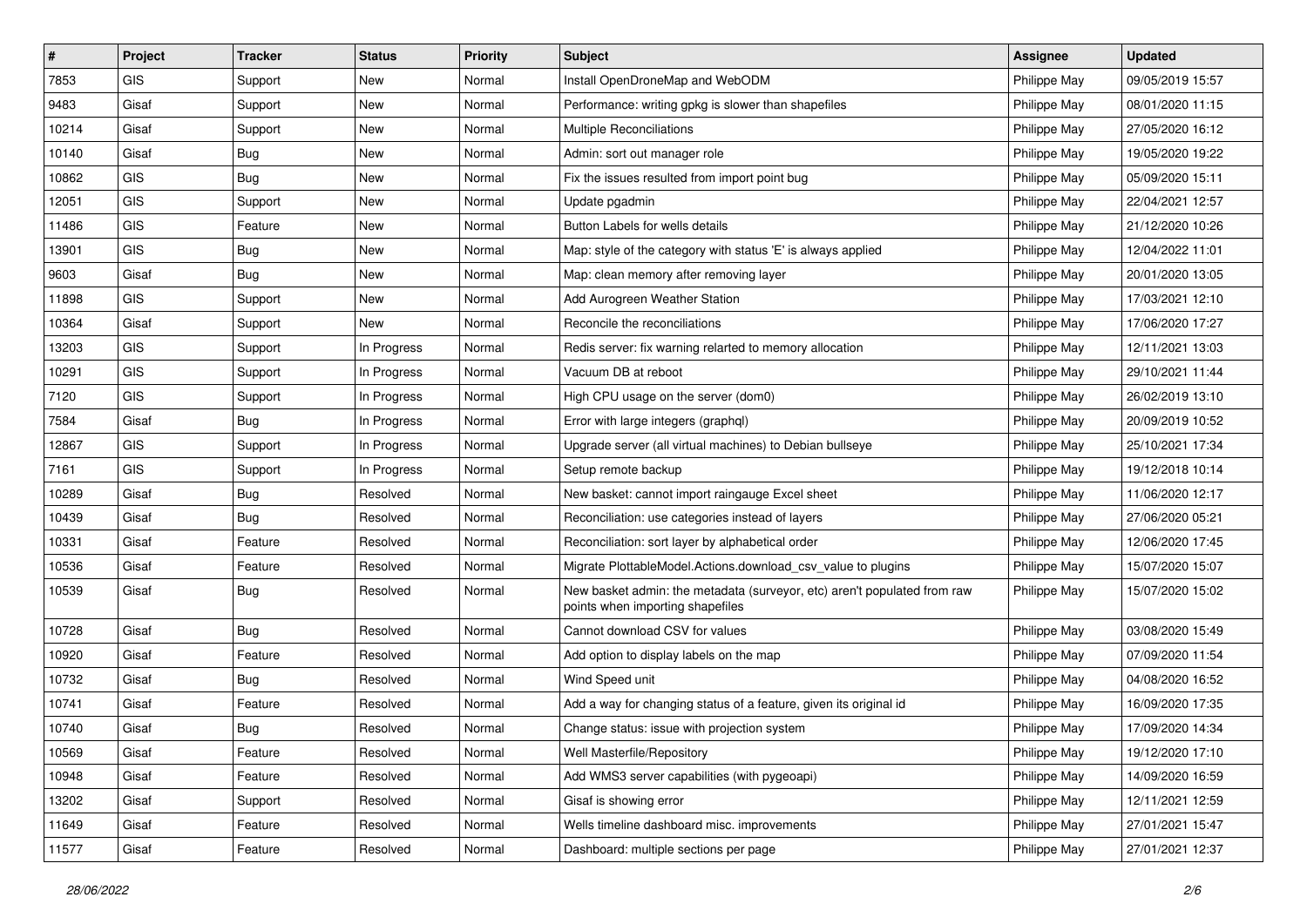| #     | Project    | <b>Tracker</b> | <b>Status</b> | <b>Priority</b> | <b>Subject</b>                                                       | <b>Assignee</b> | <b>Updated</b>   |
|-------|------------|----------------|---------------|-----------------|----------------------------------------------------------------------|-----------------|------------------|
| 11449 | Gisaf      | Feature        | Resolved      | Normal          | Strip extra characters when importing survey CSV files               | Philippe May    | 10/12/2020 01:06 |
| 10224 | Gisaf      | Support        | Resolved      | Normal          | Update gs.basemaps in Jupyter notebooks                              | Philippe May    | 14/06/2021 16:15 |
| 11886 | Gisaf      | Support        | Resolved      | Normal          | Pandas resample deprecation warning                                  | Philippe May    | 16/03/2021 12:49 |
| 13952 | Gisaf      | Support        | Resolved      | Normal          | Gisaf isn't Connecting                                               | Philippe May    | 25/04/2022 11:27 |
| 11907 | Gisaf      | Feature        | Resolved      | Normal          | Allow specific project list for custom models                        | Philippe May    | 19/03/2021 16:13 |
| 11762 | Gisaf      | Feature        | Resolved      | Normal          | Switch from Mapbox to Maplibre                                       | Philippe May    | 20/11/2021 15:21 |
| 13258 | Gisaf      | Bug            | Resolved      | Normal          | Missing data from AmbientWeather weather stations                    | Philippe May    | 21/11/2021 16:50 |
| 13090 | Gisaf      | Support        | Resolved      | Normal          | Importing error in new admin                                         | Philippe May    | 28/10/2021 11:00 |
| 13125 | Gisaf      | <b>Bug</b>     | Resolved      | Normal          | Live layers: error with no detail shown                              | Philippe May    | 01/11/2021 19:06 |
| 13681 | Gisaf      | Support        | Resolved      | Normal          | Gisaf isn't Connecting                                               | Philippe May    | 19/02/2022 11:01 |
| 13982 | GIS        | Support        | Resolved      | Normal          | Update server's storage                                              | Philippe May    | 06/05/2022 14:38 |
| 13132 | GIS        | <b>Bug</b>     | Resolved      | Normal          | CSR Weather station missing data 28 nd 29 Otober 2021                | Philippe May    | 06/11/2021 12:20 |
| 6954  | GIS        | Support        | Resolved      | Normal          | Create a VM for DB                                                   | Philippe May    | 10/11/2018 16:02 |
| 8504  | GIS        | Support        | Resolved      | Normal          | Clean data from the weather station                                  | Philippe May    | 04/07/2019 17:05 |
| 6494  | GIS        | Support        | Resolved      | Normal          | Add CC copyright on data                                             | Philippe May    | 31/08/2018 21:19 |
| 6990  | GIS        | Support        | Resolved      | Normal          | Create a VM for Notebooks                                            | Philippe May    | 10/11/2018 15:57 |
| 7156  | GIS        | Support        | Resolved      | Normal          | Make server boot again                                               | Philippe May    | 05/02/2019 11:13 |
| 7343  | GIS        | Support        | Resolved      | Normal          | Add layer for locations                                              | Philippe May    | 02/02/2019 15:25 |
| 7554  | GIS        | <b>Bug</b>     | Resolved      | Normal          | Cannot auto import points for project RZ                             | Philippe May    | 04/02/2019 16:31 |
| 7552  | GIS        | <b>Bug</b>     | Resolved      | Normal          | error in auto import of raw points to point shapefiles               | Philippe May    | 05/02/2019 11:13 |
| 7551  | GIS        | Bug            | Resolved      | Normal          | error while downloading shapefiles from gisaf                        | Philippe May    | 06/02/2019 09:10 |
| 8246  | GIS        | Support        | Resolved      | Normal          | Server down?                                                         | Philippe May    | 06/05/2019 15:45 |
| 8450  | GIS        | Support        | Resolved      | Normal          | Unable to Load Jupyter Lab                                           | Philippe May    | 10/06/2019 15:52 |
| 10323 | GIS        | Bug            | Resolved      | Normal          | Survey points from Eric Chacra: misc issues                          | Philippe May    | 03/08/2020 13:11 |
| 9463  | <b>GIS</b> | Support        | Resolved      | Normal          | Setup a weather station in Kalpana                                   | Philippe May    | 02/11/2021 15:08 |
| 9292  | GIS        | Support        | Resolved      | Normal          | Server upgrade to buster                                             | Philippe May    | 13/11/2019 12:29 |
| 12895 | GIS        | Support        | Resolved      | Normal          | Migrate backups to Bung                                              | Philippe May    | 12/11/2021 00:36 |
| 12701 | GIS        | Bug            | Resolved      | Normal          | Weather Station not showing data since 24 July 2021                  | Philippe May    | 12/08/2021 12:21 |
| 10151 | <b>GIS</b> | Feature        | Resolved      | Normal          | PG ADMIN installation on server                                      | Philippe May    | 23/05/2020 12:04 |
| 10153 | GIS        | Support        | Resolved      | Normal          | Postgis access for Selvarani in QGis                                 | Philippe May    | 23/05/2020 12:05 |
| 10693 | GIS        | Support        | Resolved      | Normal          | Wrong geometry type for category R54                                 | Philippe May    | 30/07/2020 12:00 |
| 13235 | GIS        | Support        | Resolved      | Normal          | Server hardware failure (sdc hard drive)                             | Philippe May    | 19/11/2021 17:59 |
| 14090 | GIS        | Feature        | Resolved      | Normal          | Move to SDDs after failure of one HDD in the RAID array of the domUs | Philippe May    | 27/05/2022 16:28 |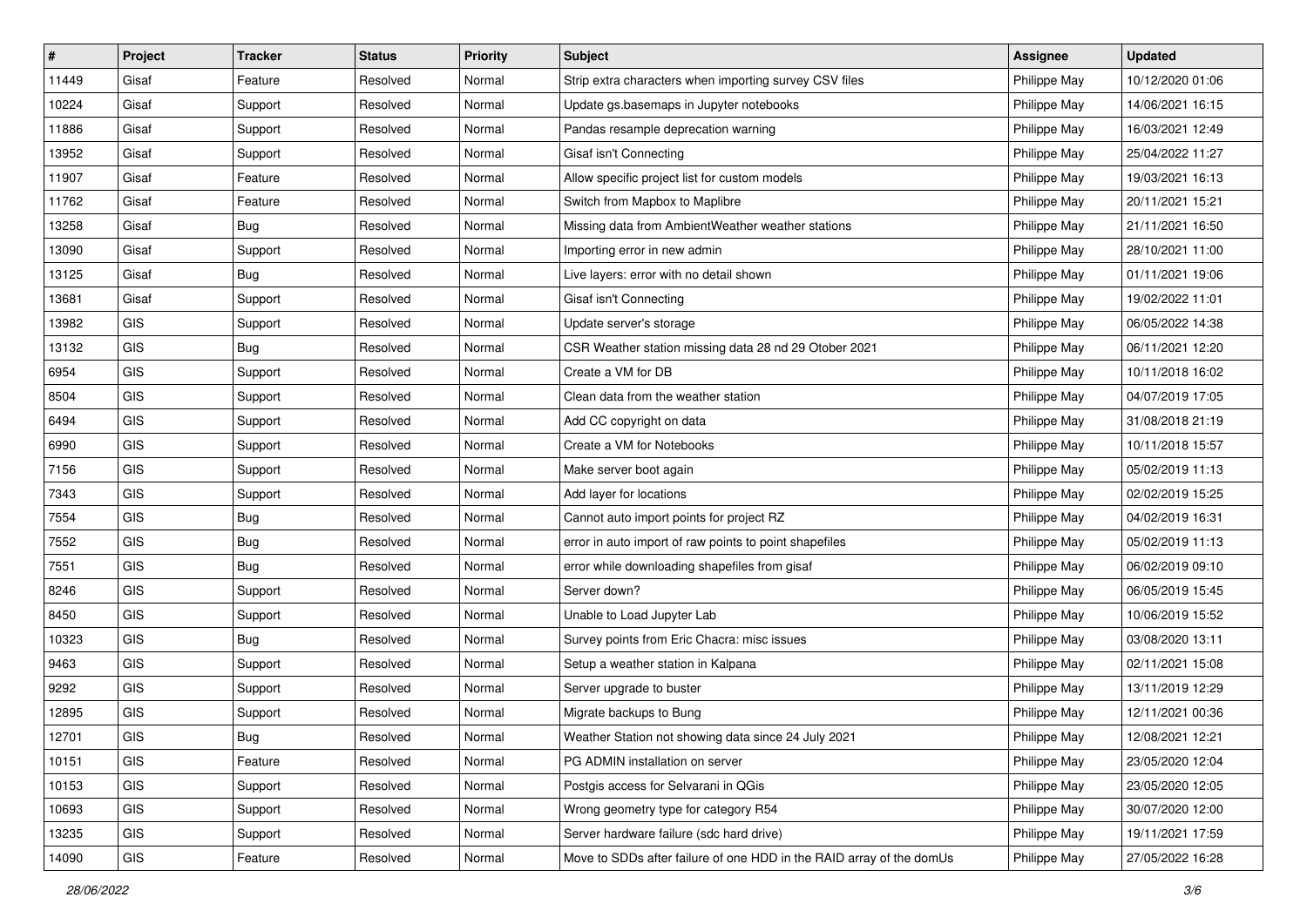| #     | Project                             | <b>Tracker</b> | <b>Status</b> | <b>Priority</b> | <b>Subject</b>                                                         | <b>Assignee</b> | <b>Updated</b>   |
|-------|-------------------------------------|----------------|---------------|-----------------|------------------------------------------------------------------------|-----------------|------------------|
| 13068 | <b>GIS</b>                          | Support        | Resolved      | Normal          | Migrate gisaf VM to bullseye                                           | Philippe May    | 25/10/2021 17:28 |
| 13968 | Geomatic studio<br>models for Gisaf | Feature        | Resolved      | Normal          | Create layers and all for the LB records                               | Philippe May    | 28/04/2022 17:18 |
| 5033  | Gisaf                               | Feature        | Resolved      | Normal          | Add an option to display a base line in the bar charts                 | Philippe May    | 04/01/2018 01:09 |
| 6069  | Gisaf                               | Task           | Resolved      | Normal          | wwtp output and flow component - output                                | Philippe May    | 22/06/2018 15:15 |
| 5974  | Gisaf                               | <b>Bug</b>     | Resolved      | Normal          | Issues in uploading readings into GISAF using interface                | Philippe May    | 06/02/2019 09:25 |
| 5988  | Gisaf                               | Bug            | Resolved      | Normal          | problem with the flow from origin of wastewater to the component       | Philippe May    | 08/06/2018 15:14 |
| 9036  | Gisaf                               | <b>Bug</b>     | Resolved      | Normal          | Fix login indicator                                                    | Philippe May    | 03/10/2019 15:15 |
| 8630  | Gisaf                               | Feature        | Resolved      | Normal          | Map: add option for filter with status                                 | Philippe May    | 10/07/2019 16:49 |
| 7527  | Gisaf                               | Feature        | Resolved      | Normal          | Give an option to resample data for graphs (eg. rain gauge)            | Philippe May    | 07/03/2019 16:24 |
| 7813  | Gisaf                               | Documentation  | Resolved      | Normal          | Including credits for ESRI basemap (Sat, Highways, Labels)             | Philippe May    | 05/03/2019 12:39 |
| 8231  | Gisaf                               | <b>Bug</b>     | Resolved      | Normal          | Fix status in table definition of new categories                       | Philippe May    | 03/05/2019 17:26 |
| 8669  | Gisaf                               | Feature        | Resolved      | Normal          | Groups of map layers                                                   | Philippe May    | 26/07/2019 10:51 |
| 10014 | Gisaf                               | Feature        | Resolved      | Normal          | Interity checks                                                        | Philippe May    | 19/05/2020 19:23 |
| 11457 | Gisaf                               | Support        | Resolved      | Normal          | Building Shed and Retaining Walls are not showing in a map             | Philippe May    | 14/12/2020 19:52 |
| 10819 | Gisaf                               | <b>Bug</b>     | Resolved      | Normal          | Evergreen well: popup showing "null" instead of location, status, type | Philippe May    | 23/08/2020 23:44 |
| 9493  | Gisaf                               | Bug            | Resolved      | Normal          | Plotly png download resize frame                                       | Philippe May    | 26/12/2019 16:37 |
| 10360 | Gisaf                               | <b>Bug</b>     | Resolved      | Normal          | Cannot import survey: accuracy issue                                   | Philippe May    | 17/06/2020 01:29 |
| 10306 | Gisaf                               | <b>Bug</b>     | Resolved      | Normal          | Logout not working                                                     | Philippe May    | 11/06/2020 12:13 |
| 8756  | Gisaf                               | Bug            | Resolved      | Normal          | Map: handle errors when layers (eg, in base maps) don't actually exist | Philippe May    | 02/08/2019 16:40 |
| 10337 | Gisaf                               | <b>Bug</b>     | Resolved      | Normal          | Custom layers with a "status" column not displayed on the map          | Philippe May    | 13/06/2020 17:36 |
| 9944  | Gisaf                               | Feature        | Resolved      | Normal          | Admin: manage categories                                               | Philippe May    | 10/04/2020 12:06 |
| 10829 | Gisaf                               | <b>Bug</b>     | Resolved      | Normal          | Missing symbols                                                        | Philippe May    | 24/08/2020 12:34 |
| 10830 | Gisaf                               | <b>Bug</b>     | Resolved      | Normal          | Import issue with raw survey points                                    | Philippe May    | 30/08/2020 14:45 |
| 10182 | Gisaf                               | Feature        | Resolved      | Normal          | Function to change status of surveyed features                         | Philippe May    | 15/07/2020 15:10 |
| 10180 | Gisaf                               | <b>Bug</b>     | Resolved      | Normal          | Error importing Johan's shapefile                                      | Philippe May    | 27/05/2020 15:34 |
| 9509  | Gisaf                               | Feature        | Resolved      | Normal          | Update angular-plotly to 1.5.0                                         | Philippe May    | 04/01/2020 12:05 |
| 9510  | Gisaf                               | Feature        | Resolved      | Normal          | Automatically resample to daily when there's too much data             | Philippe May    | 01/01/2020 14:12 |
| 9563  | Gisaf                               | Feature        | Resolved      | Normal          | Live layers: add option to link to a map feature                       | Philippe May    | 12/01/2020 22:22 |
| 9516  | Gisaf                               | Feature        | Resolved      | Normal          | Map: add option to grab link to the selected feature                   | Philippe May    | 02/01/2020 15:42 |
| 9517  | Gisaf                               | Feature        | Resolved      | Normal          | Tags: add location                                                     | Philippe May    | 03/01/2020 11:54 |
| 9519  | Gisaf                               | Bug            | Resolved      | Normal          | Map info: fix icons                                                    | Philippe May    | 02/01/2020 13:11 |
| 9552  | Gisaf                               | Documentation  | Resolved      | Normal          | Weekly resampling - Starts on mondays                                  | Philippe May    | 25/07/2020 17:12 |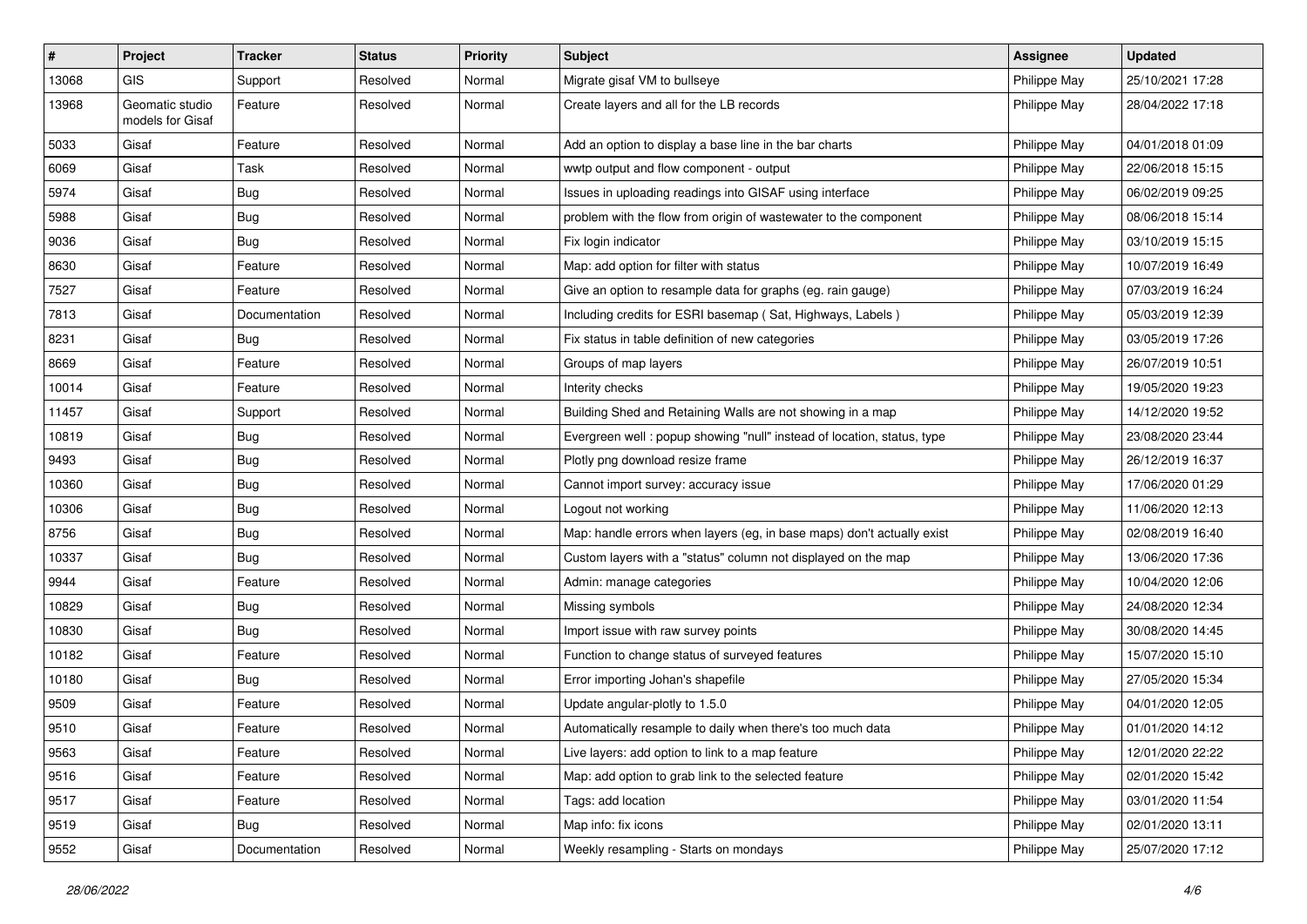| $\sharp$ | Project                             | <b>Tracker</b> | <b>Status</b> | <b>Priority</b> | <b>Subject</b>                                                                                        | Assignee     | <b>Updated</b>   |
|----------|-------------------------------------|----------------|---------------|-----------------|-------------------------------------------------------------------------------------------------------|--------------|------------------|
| 9466     | Gisaf                               | Support        | Resolved      | Normal          | Rename "altitude" to "elevation"                                                                      | Philippe May | 08/01/2020 11:27 |
| 9465     | Gisaf                               | Bug            | Resolved      | Normal          | Export plots to PNG missing axis labels                                                               | Philippe May | 08/01/2020 11:35 |
| 9534     | Gisaf                               | Feature        | Resolved      | Normal          | GeoJson store: systematically use geodataframes                                                       | Philippe May | 07/01/2020 16:51 |
| 9602     | Gisaf                               | <b>Bug</b>     | Resolved      | Normal          | Map: ability to cancel download                                                                       | Philippe May | 20/01/2020 18:32 |
| 12688    | Gisaf                               | Support        | Resolved      | Normal          | Layers are not visible                                                                                | Philippe May | 10/08/2021 10:03 |
| 12491    | Gisaf                               | Feature        | Resolved      | Normal          | Measure distances on the map                                                                          | Philippe May | 11/07/2021 11:51 |
| 10400    | Gisaf                               | <b>Bug</b>     | Resolved      | Normal          | Map search: works only once                                                                           | Philippe May | 24/06/2020 12:05 |
| 10407    | Gisaf                               | Bug            | Resolved      | Normal          | Live layer DXF export: missing reprojection                                                           | Philippe May | 23/06/2020 04:24 |
| 10675    | Gisaf                               | Feature        | Resolved      | Normal          | Add attribution on map                                                                                | Philippe May | 04/07/2021 13:58 |
| 10213    | Gisaf                               | <b>Bug</b>     | Resolved      | Normal          | Point showing in the reconciliation pop-up but error while reconciling                                | Philippe May | 26/06/2020 14:37 |
| 10123    | Gisaf                               | <b>Bug</b>     | Resolved      | Normal          | Basket Upload: store not saved                                                                        | Philippe May | 19/05/2020 17:36 |
| 10122    | Gisaf                               | <b>Bug</b>     | Resolved      | Normal          | Reconciliation: missing categories                                                                    | Philippe May | 19/05/2020 02:53 |
| 10125    | Gisaf                               | Bug            | Resolved      | Normal          | Feature with Status other than existing, not showing in the map (example: future<br>building outline) | Philippe May | 20/05/2020 04:05 |
| 10149    | Gisaf                               | Bug            | Resolved      | Normal          | Import basket: fix authorization auto import                                                          | Philippe May | 09/06/2020 23:09 |
| 10152    | Gisaf                               | Feature        | Resolved      | Normal          | wells list in Measures Tab with only wells having measures                                            | Philippe May | 10/06/2020 15:05 |
| 7709     | Geomatic studio<br>models for Gisaf | Feature        | Resolved      | Normal          | Waste water treatment plant improvements                                                              | Philippe May | 19/03/2019 23:58 |
| 7725     | Geomatic studio<br>models for Gisaf | Feature        | Resolved      | Normal          | Add a button for generating reports                                                                   | Philippe May | 25/02/2019 13:08 |
| 8096     | Geomatic studio<br>models for Gisaf | Task           | Resolved      | Normal          | Creating a Gkpg/shp for elevation points in Basins with category as an attribute                      | Philippe May | 24/05/2019 16:57 |
| 7935     | Geomatic studio<br>models for Gisaf | Task           | Resolved      | Normal          | Template components in order                                                                          | Philippe May | 20/03/2019 15:18 |
| 7936     | Geomatic studio<br>models for Gisaf | Task           | Resolved      | Normal          | Add the wastewater type to the origin                                                                 | Philippe May | 19/03/2019 23:56 |
| 3472     | Gisaf                               | Feature        | Resolved      | Normal          | Weather station graphs: choice of parameters                                                          | Philippe May | 10/03/2019 14:52 |
| 13763    | GIS                                 | Support        | Resolved      | Normal          | Gisaf not responding                                                                                  | Philippe May | 11/03/2022 13:03 |
| 13885    | <b>GIS</b>                          | Bug            | Resolved      | Normal          | Wrong name showing in the list of layers in the map                                                   | Philippe May | 23/04/2022 04:04 |
| 7696     | Geomatic studio<br>models for Gisaf | Feature        | Resolved      | Normal          | HT Cables shapefile from Johan                                                                        | Philippe May | 25/02/2019 18:54 |
| 7710     | Geomatic studio<br>models for Gisaf | Feature        | Resolved      | Normal          | Add fields to the individual components                                                               | Philippe May | 25/02/2019 13:07 |
| 7711     | Geomatic studio<br>models for Gisaf | Feature        | Resolved      | Normal          | Add fields to component types                                                                         | Philippe May | 25/02/2019 13:06 |
| 7763     | GIS                                 | Feature        | Feedback      | Normal          | Infrastructure: migrate old-admin to the same server than gisaf                                       | Philippe May | 25/02/2019 11:11 |